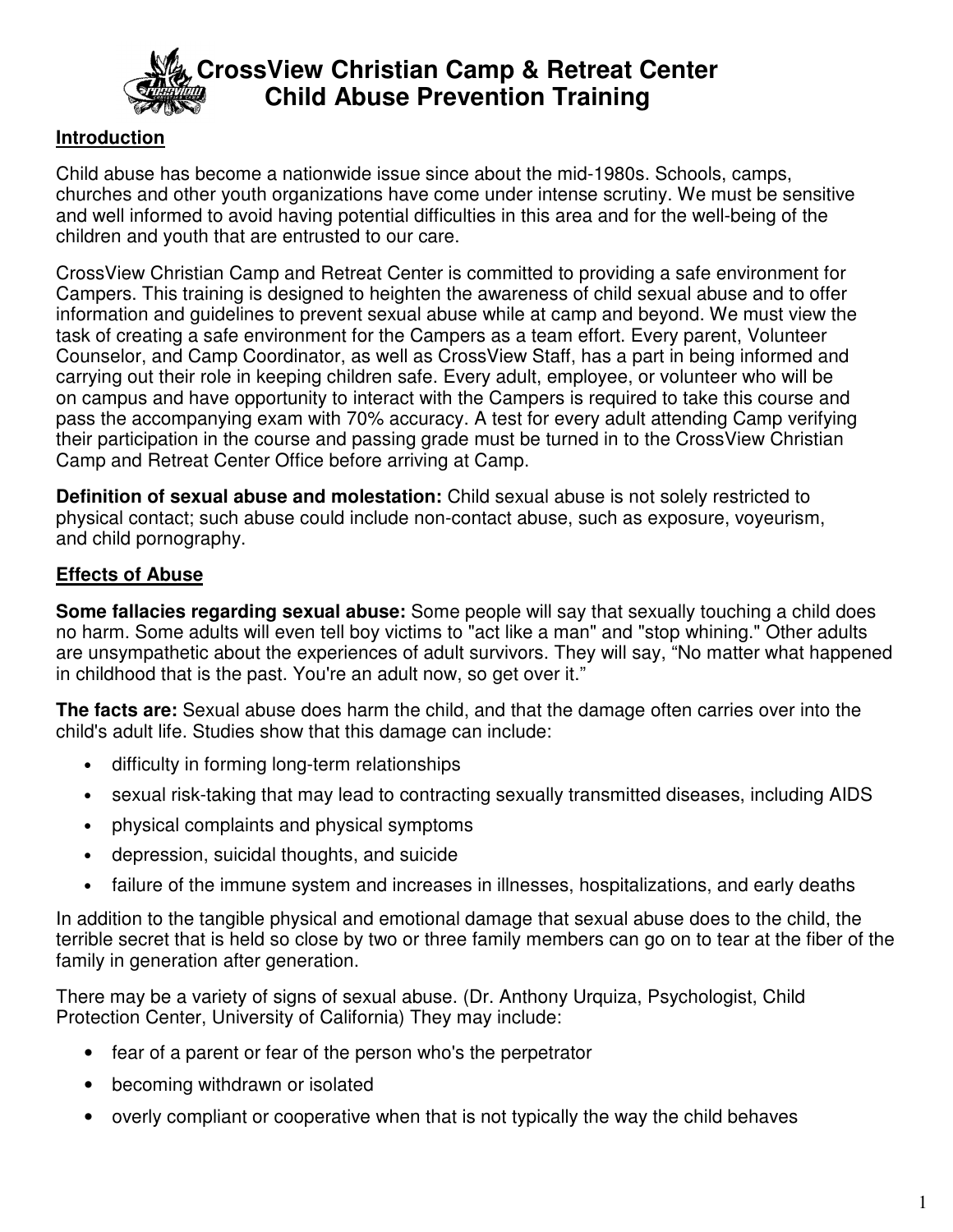sexually precocious behavior—play that is intrusive or inappropriate (the sense of being sexually inappropriate is more common with younger-aged children)

There may be some nonspecific types of signs including:

- shame or a sense of embarrassment
- withdrawal or aggressive behavior
- sleep disorders or nightmares, difficulty going to sleep, or waking up sometime during the night
- avoidant types of behaviors or fears/phobias—some kind of concern about being in a particular place or a concern about being with a particular person
- symptoms or signs of depression
- change in their school performance that is noticeably different than the way they used to act; a change in the type of activities in which they've been involved in
- change in a pattern that they are typically involved in (i.e., they might be very disruptive when they didn't used to be or become very angry, defiant, or oppositional)

"As we discuss the signs of abuse, it's important to note that very few of these findings are totally specific for abuse. That means that we can see these signs in a child who is not being abused. The converse is also true. A child can be a victim of abuse and show no outward signs." (Dr. Janet Squires, Chairman of General Pediatrics, Children's Medical Center of Dallas)

## **Characteristics of a child molester**

 "There are a lot of misleading ideas about who child molesters are. It used to be thought that they were easily spotted, dirty old men, deviants, and guys in raincoats. We know that that's not true. Very ordinary, very upstanding, very well respected individuals, people in positions of authority—all these kinds of individuals have been found to molest children—people who are relatives, people who are well known to the child. A child is more likely to be abused by somebody that they know or someone in their family than they are by a stranger." (David Finkelhor, Ph.D., Director of Family Research Laboratory, University of New Hampshire)

## **Older children as abusers**

"About one-third of all sexual abuse of children occurs at the hands of older children, primarily adolescents. And this is a problem that we've begun to recognize and are now paying much more attention to. Adolescents abuse for a whole variety of reasons: because they are isolated; because they think that they should be getting some kind of sexual experience; because they've been abused or victimized or suffered in some way. In the past, there has been a tendency just to sort of sweep this under the rug and say, 'Well, he's just going through a phase.' We know now that a person who is abusive when they're an adolescent, if they aren't treated at that time, is at a very high risk to continue that pattern of behavior into adulthood. So it's very important that we identify adolescents who are abusing children and get them help before the process goes on for too long." (David Finkelhor, Ph.D., Director of Family Research Laboratory, University of New Hampshire)

## **Strategies of Abusers**

Molesters tend to use three basic strategies: seduction, trickery, and force.

## **Seduction**

 "Most often the molester is known to the child and is in a position to spend lots of time with the child. The molester engages in a process called grooming, where

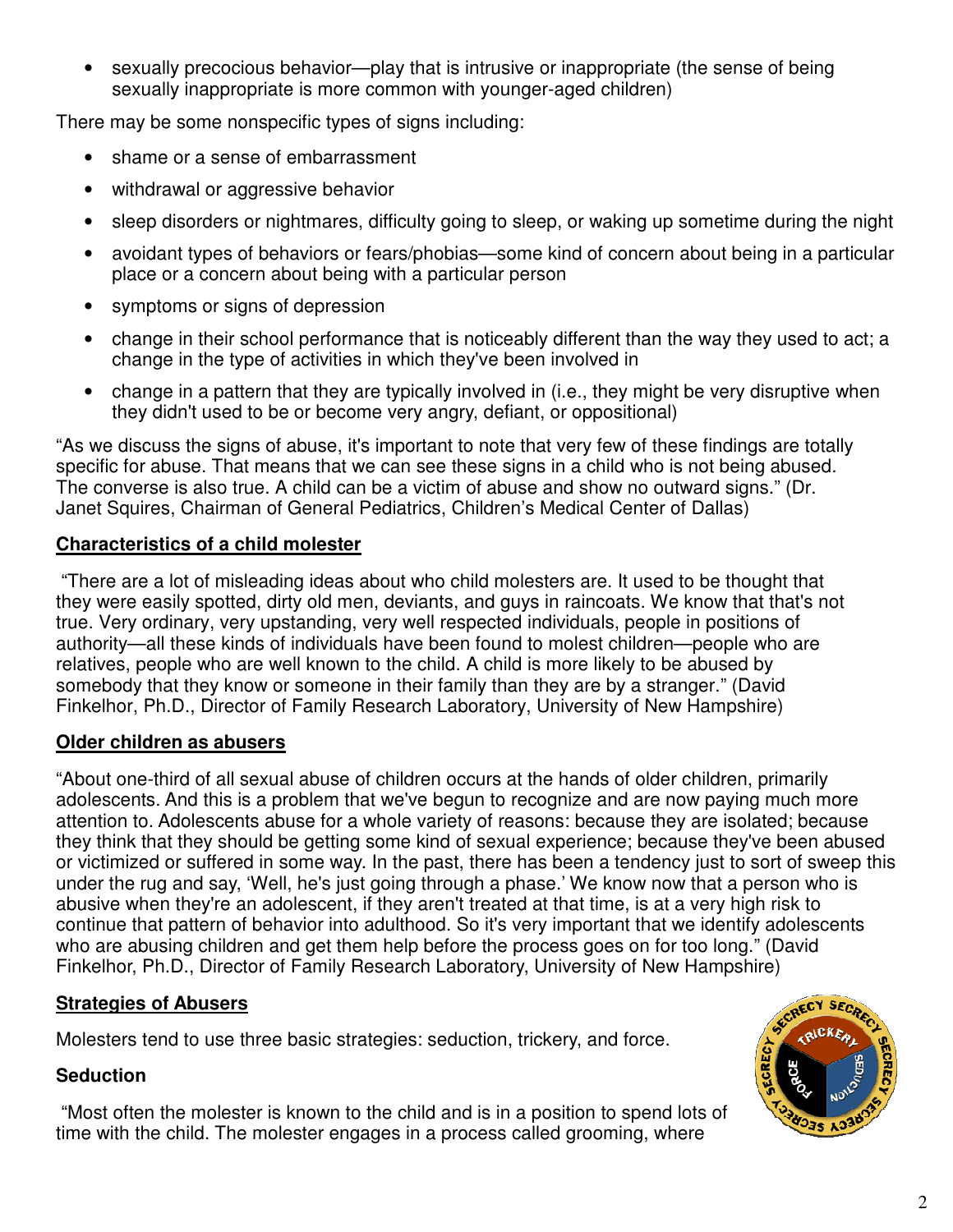the initial overtures are nonsexual and gradually grow more intrusive. The molester is usually very patient during this process. A molester usually has a relationship with the child and that ensures the secrecy and it also allows them to have legitimate physical access to the child. Many times a molester will use pornography, whether it be adult or child pornography, to lower the child's natural inhibitions toward sex." (Detective Mike Johnson, Juvenile Division, Plano, TX Police Department)

### **Force**

"There are unquestionably some occasions when strangers just accost children or snatch them or get them by some means into a car or whatever, abduct, and have sex with them. But that's a relatively infrequent kind of act compared with what I just described of what basically is a process of developing friendship and seduction." (Detective Mike Johnson, Juvenile Division, Plano, TX Police Department)

#### **Trickery and Secrecy**

Molesters take great pain not to be caught. Some of the ways they maintain the secrets are:

- **Bribery**. They'll actually give gifts or other favors to that interested child.
- **Blame**. The child molester tells a child it's their fault the molestation took place.
- **Embarrassment**. During the molestation, the children realize that what is taking place is wrong.
- **Loss of affection**. Ninety-eight percent of the time, the molester is a wonderful person in a child's life. Then there's that 2 percent of the time that he is molesting the child.
- **Displaced responsibility**. In this case, the child blames themselves for the molestation or the acts that are taking place.

And then the molester may actually **threaten** the child, whether physical harm to the child or someone in the child's family. (Dr. David Chadwich, M.D. (retired), Center for Child Protection, San Diego Children's Hospital)

## **Abusive feelings and normal curiosity**

"Adolescence can be very sexually confusing. But if we're talking about something sexual between somebody who is older and someone who is younger by even a couple of years, we are getting into the realm of things that can be abuse. If we're talking about someone who is in a position of authority as a baby sitter or as an older brother or as a big brother, those kinds of situations are going to be abusive. I don't think older children recognize the kind of power and authority that they have and the fact that the younger people in these relationships don't have the capacity to really assert themselves in the face of that kind of authority." (David Finkelhor, Ph.D., Director of the Family Research Laboratory, University of New Hampshire)

## Section Summary

- A child is more likely to be abused by somebody that they know or someone in their family than by a stranger.
- Molesters tend to use three basic strategies: seduction, trickery, and force, combined with an overall goal of secrecy. The aim of the molester is to isolate the child from supervision and any other kind of protection.
- Probably a third of all sexual abuse of children occurs at the hands of other children, primarily adolescents.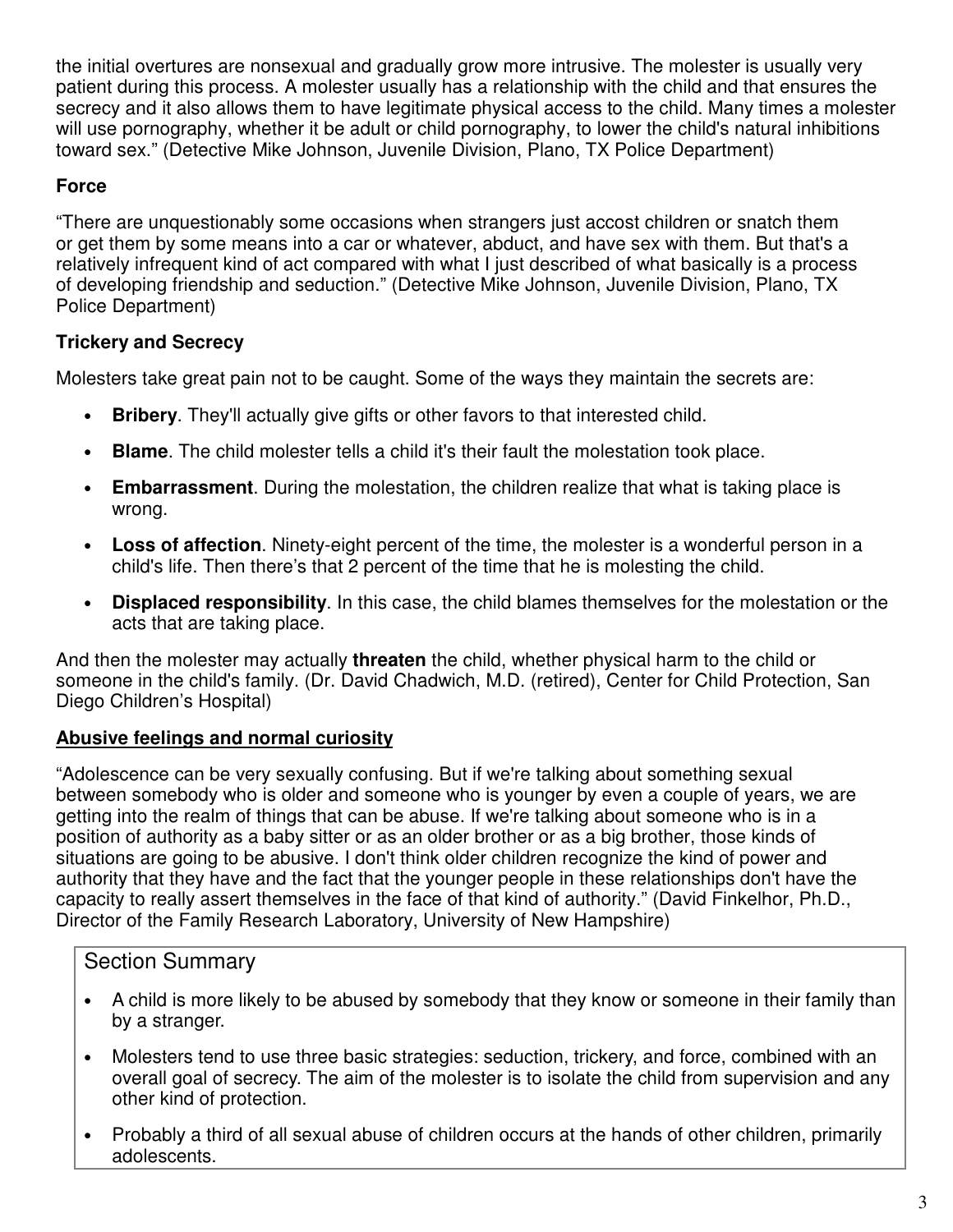#### **CrossView Christian Camp and Retreat Center On-site Protection and Prevention Policies**

Crossview has adopted the following policies to provide additional security for our Campers. These policies are primarily for the protection of the Campers; however, they also serve to protect our adult leaders from false accusations of abuse.

#### 1. **Avoid One-on-One Contact.**

- a. **Adult to Camper**: Adults should use extreme care to avoid one-on-one encounters with Campers. In situations that require personal conferences, the meeting is to be conducted in view of other adults and Campers. If a Camper approaches you when you are alone, move quickly to an area where there are others or ask the Camper to meet you somewhere else (in a public area) in a few minutes.
- b. **Camper to Camper**: Care should also be taken to minimize one-on-one encounters between Campers.
- 2. **Respect Campers' Privacy.** Adult leaders must respect the privacy of Campers in situations such as changing clothes and taking showers at Camp and intrude only to the extent that health and safety require. Adults must respect their own privacy in similar situations.
- 3. **Constructive Discipline.** Discipline used at Camp should be positive and constructive. Corporal punishment is not permitted. If behavioral problems escalate, involve another adult (Camp Staff or Volunteer Counselor) as soon as possible in the process.
- 4. **Hazing Prohibited.** Physical hazing and initiations are prohibited and may not be included as part of Camp activity.
- 5. **Camper's Responsibilities.** All Campers are expected to conduct themselves in accordance with the principles set forth in the Camper Rules. Physical violence, hazing, bullying, theft, verbal insults, and drugs and alcohol have no place at CrossView and may result in the removal of a Camper from Camp.

#### **Responding to and Reporting Abuse**

#### **If a child discloses abuse to you:**

"You want to keep your cool by not panicking or overreacting. Don't criticize the child. Be careful to avoid making him feel guilty by your very line of questioning such as, 'Why didn't you tell me earlier?' 'Why didn't you say no?' 'Why didn't you do this or that?' Remember to respect the child's privacy. They're not going to feel comfortable discussing this in large groups with a lot of people milling around. Assure the child that he or she is not to blame, that they are the child, they are the victim, and that what was done to them is wrong and the abuser is the guilty party. And last, listen to the child carefully. Be patient. They'll eventually tell you what you need to know." (Jim Chavis, School Social Worker, Pittsburgh, PA)

"Listen. And listen. And listen. And be supportive. Allow the child to thoroughly express whatever he or she wishes to. Get it all out as much as possible. But, unless you have had prior experience in interviewing sexually abused children, I recommend that people not try to elicit a lot more information than what is coming spontaneously. I think it's a good idea that after the conversation has ended to make a note or two on a piece of paper so that you've recorded what has happened. You've got documentation later if it's needed. And then proceed along with reporting procedures, leaving the detailed interviewing of the child to people who have been trained to do that." (Dr. David Chadwich, M.D. (retired), Center for Child Protection, San Diego Children's Hospital)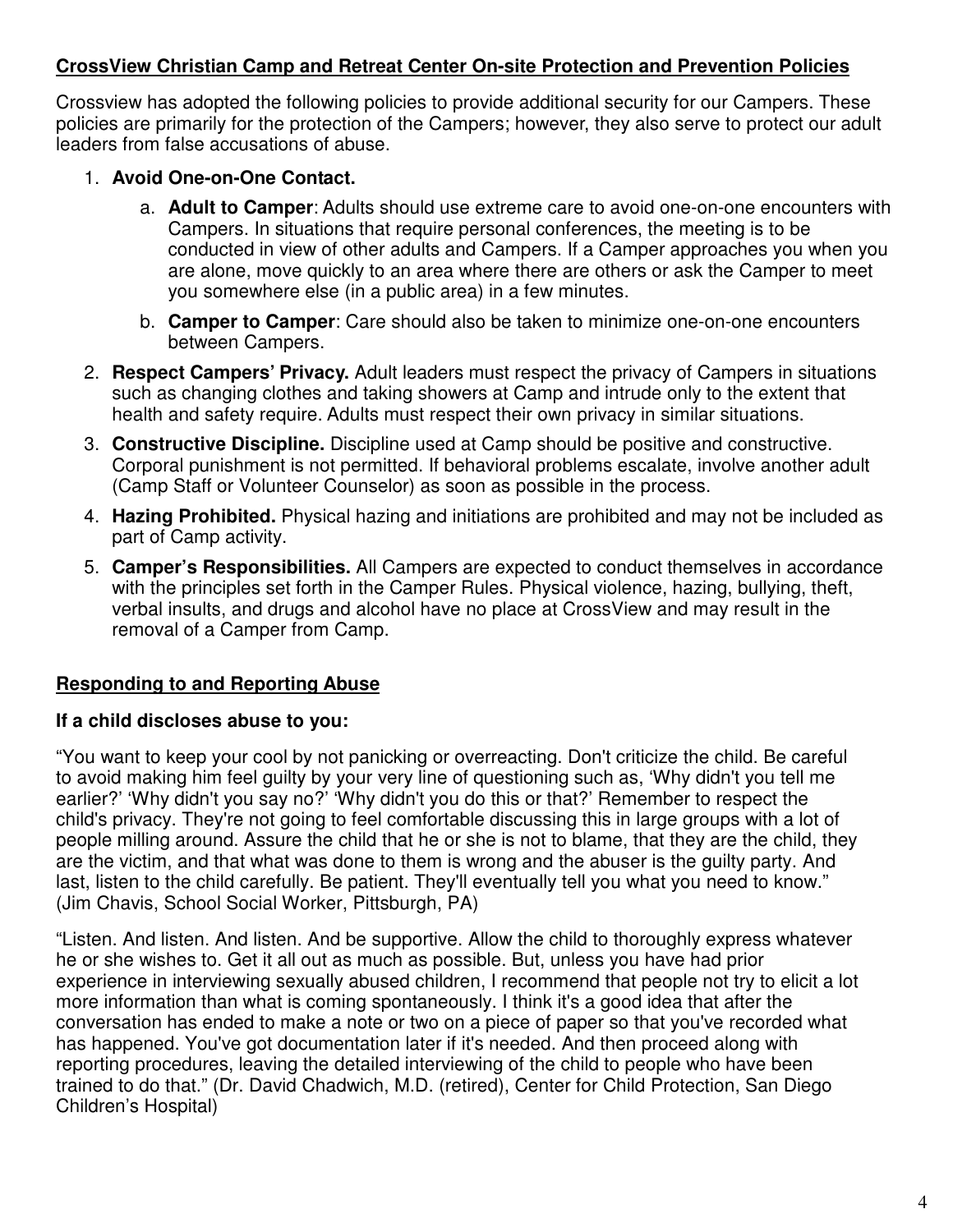### **A. For a child abused at camp**

- 1. **If the suspected abuse occurs at the youth camp, the suspected abuse must be reported to the Texas Department of Human Services. Local authorities should also be contacted about the suspected abuse.**
- 2. If child abuse is suspected, the Camp Director, the Counselor, and the Camp Coordinator of the persons involved must be informed at once.
- 3. To the extent possible, the name of the informant should be kept confidential.
- 4. The child should be removed from ALL contact with the accused.
- 5. The Camp Director, Counselor, and Camp Coordinator will confront the suspected child abuser.
- 6. Once the above-mentioned persons have reason to believe that any child abuse has or will occur, they shall report him or her to the proper authorities.
- 7. The parents will be contacted to inform them of the situation.

#### **B. For a child abused before coming to camp**

If a child is determined to be an abused child, either by observation or through confiding in a Counselor, Staff Member, or other leader that he/she has been abused, the following steps should be taken:

- 1. The adult should counsel the child according to the guidelines set forth in "Helping a Victim of Child Abuse." (See below.)
- 2. The adult should inform only the Camp Director, Counselor, and the child's church leader of the situation.
- 3. The above-mentioned persons will then contact the proper authorities such as the Department of Health and Human Services Commission or the County Sheriff's department.

#### **C. Helping a Victim of Child Abuse**

After it has been disclosed that a child has been abused, certain steps should be taken to help the child.

- 1. **Listen** don't panic or overreact. Give the child permission to talk about the abuse to you. Listen carefully to everything the child says, and note his or her behavior. Don't fill in words for them. Don't ask leading questions. Have another adult present when you talk to the child.
- 2. **Believe –** Never criticize the child or claim that the child has misunderstood what happened. Support the child for disclosing. It is not your responsibility to determine whether the allegation is true. Children seldom lie about abuse.
- 3. **Protect –** Along with the Camp Coordinator (Church Leader), Counselor, Staff, or other trusted adult, take the child to a private place. Discuss the situation only with these individuals. Try to avoid repeated interviews about the incident. Never promise that everything will be okay. You can promise that you will do what you can to help.
- 4. **Affirm –** Children who have been victimized may feel sad, angry, fearful, anxious, and depressed. Accept and understand the child's feelings. Avoid telling the child how he or she "should feel." Rather, emphasize that the child is not to blame for what happened. Praise him/her for courage and honesty, and promise you will get help.